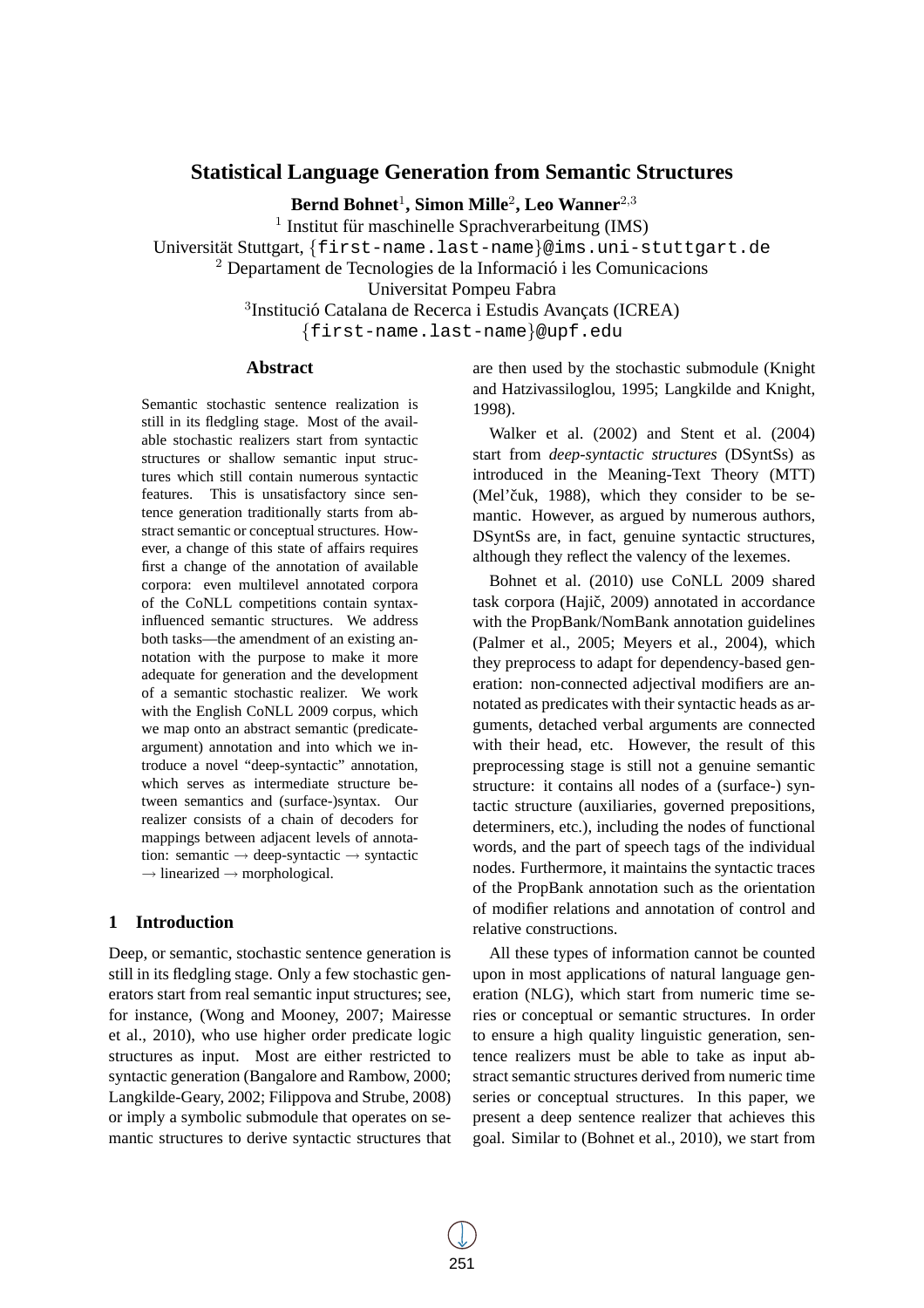a CoNLL 2009 shared task corpus. However, unlike (Bohnet et al., 2010), we extend the CoNLL 2009 annotation in two respects: (i) we map the original CoNLL 2009 annotation onto a more abstract semantic annotation, and (ii) we introduce a deepsyntactic annotation in the sense of MTT (and as has already been used by Walker et al. (2002) and Stent et al. (2004)), which provides intermediate linguistic structures that do not contain any superficial functional nodes, but rather only the grammatical function structures. The introduction of the semantic annotation allows us to get close to the predicateargument structures in general considered in generation as input structures of acceptable abstraction (Mellish et al., 2006); the introduction of the deepsyntactic annotation helps ensure high quality output in that it bridges the gap between the abstract semantic structures and concrete linguistic structures as the "surface-syntactic" structures are. So far, we carried out experiments only on the generation of English, but, in principle, our proposal is languageindependent, as Bohnet et al. (2010)'s is.<sup>1</sup>

In the next section, we introduce the two new levels of annotation of the CoNLL 2009 corpus: the semantic and deep-syntactic annotations, and describe how we obtain them. In Section 3, we present the setup of the realizer. Section 4 outlines the individual stages of sentence realization: semantics → deep-syntax  $\rightarrow$  (surface-)syntax  $\rightarrow$  linearized structure  $\rightarrow$  chain of inflected wordforms. Section 5 describes the setup of the experiments for the evaluation of the realizer and discusses the results of the evaluation. Section 7, finally, summarizes the most important features of the realizer and compares it to other recent approaches in the field.

### **2 Adjusting the CoNLL Annotation**

As mentioned above, it is common in NLG to start from abstract input representations: conceptual or semantic structures derived from ontologies or even from numeric time series. Since it is not feasible to map such input structures to the linguistic surface in one shot without sacrifying the entire potential of linguistic variation, most generators draw on

models that foresee a number of intermediate representations. Common are: 1) conceptual or semantic representation that is close to the abstraction of the knowledge in ontologies; 2) syntactic representation that captures the sentence structure; 3) a linearized morphological representation that spells out the inflection and orders the words in the sentence; see (Mellish et al., 2006) for an overview.

In order to get close to this ideal picture, we not only ensure, as Bohnet et al. (2010) do, that the starting semantic structure, i.e., the PropBank annotation, is a connected graph, but, furthermore, make it truly semantic. Furthermore, we introduce the MTT's DSyntS as an intermediate structure. DSyntS links to the semantic structure (SemS) in that it does not contain any function words, and, at the same time, to the CoNLL syntactic structure (SyntS) in that it contains the grammatical functions of the content words. DSyntS thus facilitates a two-step semantics-syntax projection, allowing for higher quality generation. For an evaluation of the quality of our annotations on a manually annotated gold standard, see (Wanner et al., submitted).

#### **2.1 Deriving the Semantic Annotation**

In order to turn a PropBank/NomBank-annotation, which, when visualized as a tree, looks as illustrated in Figure  $1<sup>2</sup>$  into a genuine semantic input annotation that can serve as departure for stochastic sentence generation, we 1) exclude the functional nodes from the annotation, 2) substitute syntactictically motivated arcs by semantic arcs, 3) introduce missing semantic nodes, minimal information structure, and 4) ensure connectivity of the semantic annotation.

**1. Removal of functional nodes and syntactic edges:** The following functional nodes and syntactic edges are removed from the PropBank annota-

<sup>&</sup>lt;sup>1</sup>Obviously, the derivation of the semantic structure, which draws upon the available syntactic features remains languagespecific.

<sup>&</sup>lt;sup>2</sup>Ai (i = 1,2,3,...) denotes the i-th argument of a predicative word according to this word's frame ( $\approx$  valency) structure; A0 denotes "the external argument" of a predicative word; and AM-X denotes a modifier of type  $X$  ( $X = TMP$  (temporal), LOC(ation), DIR(ection), MNR (manner), etc.). In the course of this section, we also refer to R-Ai, C-Ai, NMOD, etc.: R-Ai  $(i = 1, 2, 3, ...)$  stands for "i-th argument in a relative clause"; and C-Ai  $(i = 1, 2, 3, ...)$  for "i-th argument in a control construction". For further details, see, e.g., (Palmer et al., 2005; Meyers et al., 2004) and references therein. NMOD, PMOD, VBD, etc. are Penn TreeBank tags.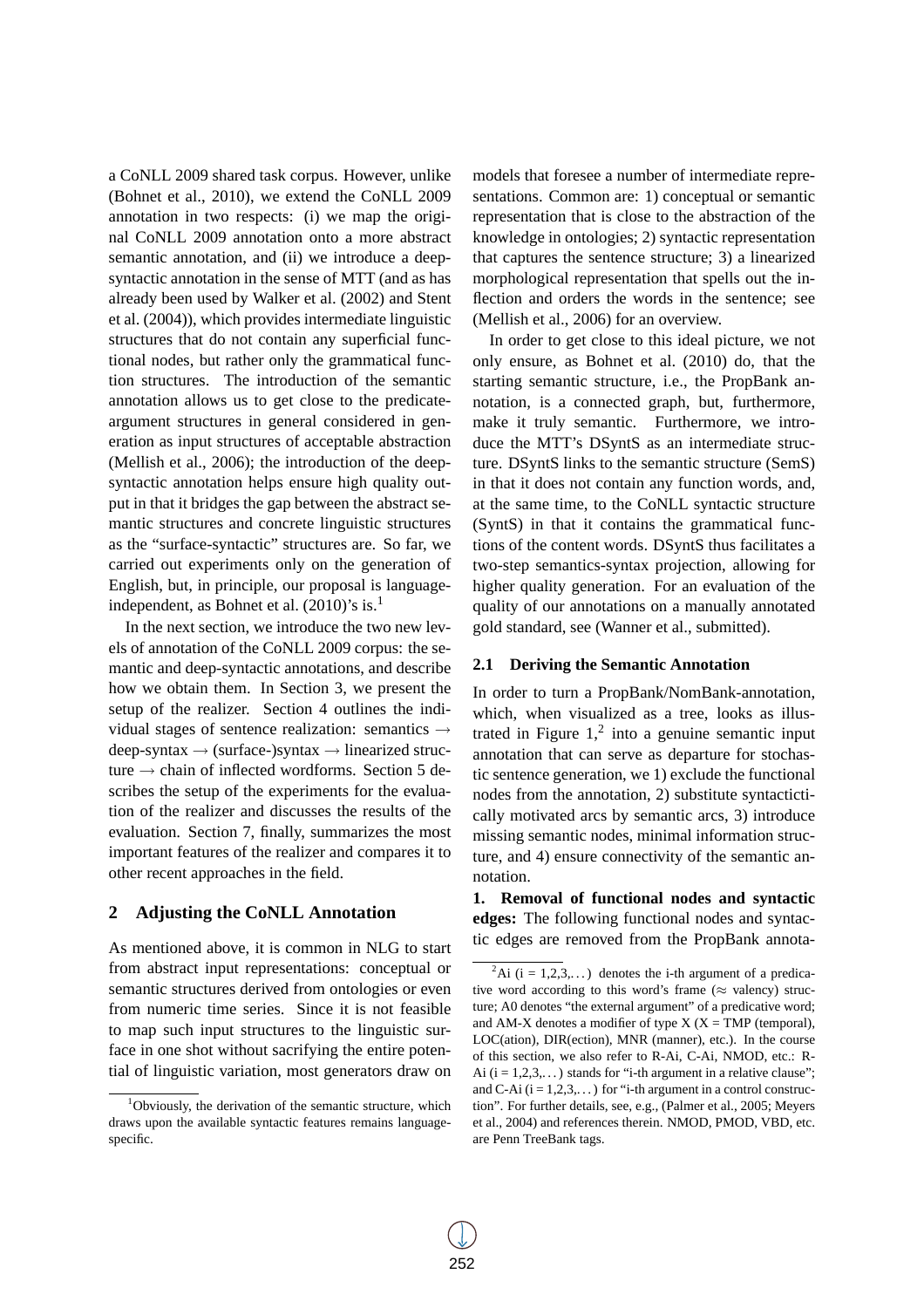

Figure 1: PropBank/NomBank annotation of the sentence *The largest, Suburban Propane, was already owned by Quantum.*

tion: (i) governed prepositions (i.e., prepositions annoted as predicate arguments  $A1, A2, \ldots$ ; (ii) relative pronouns (i.e., nodes connected to the governing verb by an "R-Ax" edge); (iii) determiners and analytical auxiliaries (identified as such in the Penn TreeBank and PropBank annotations.); $3$  (iv) control construction C-Ax edges since they stand for a syntactic dependency between a semantically controlled element and a verbal predicate.

**2. Substitution of syntactically motivated edges:** "Modifier" construction edges in PropBank AM-DIR, AM-LOC, AM-MNR, AM-TMP, AM-EXT, AM-PRD, AM-PNC, AM-CAU, AM-ADV, and AM-NEG are in their nature syntactic edges in that they go from the modified to the modifier. However, from the semantic view, the "modifiers" (or, better, "attributes" since we talk about semantic structure) are, in fact, predicative semantemes that take as argument the node that governs them in the syntactic structure. As a consequence, for these nodes we invert the original arc and label it with A1 in most cases. In the case of semantic prepositions and adverbs with two arguments, the second actant is linked to the preposition/adverb in question by an A2-edge.

**3. Introduce missing semantic information:** The PropBank annotation does not encode number and tense information, except for verbs with an analytical tense auxiliary. Since we remove auxiliaries, we add a tense feature to every predicate which has tense; similarly, we add a number feature to every noun:<sup>4</sup> TENSE: "past" for the PoS-tags VBD, VDD, VHD, VVD and "pres(ent)" for the PoS-tags VBP|VBZ, VDP|VDZ, VHP|VHZ, VVP|VVZ;<sup>5</sup> NUMBER: "singular" for the PoS-tags NN and NNP and "plural" for the PoS-tags NNS and NNPS.

#### **4. Introduce minimal information structure:**

In order to be able to map the semantic structure onto a syntactic tree, a minimal information (or *communicative* in terms of Mel'čuk (2001)) structure that captures theme/rheme and given/new is needed. We add the THEMATICITY and GIVE-NESS features: "THEMATICITY = theme" is assigned to the element which acts as subject in the syntactic structure and "THEMATICITY = rheme" to the main verb, the objects and close verb modifiers; "DEFINITENESS  $= 1$ " is assigned to elements with an indefinite determiner in the syntactic structure, and "DEFINITENESS  $= 2/3$ " to elements with a definite|demonstrative determiner.

#### **5. Ensure connectivity of the semantic structure**

As Bohnet et al. (2010), we ensure that the resulting semantic structure is a connected graph in that we traverse the syntactic dependency tree (i.e., the Penn Treebank annotation)  $d_{s_i}$  of each sentence  $x_i$  in the corpus breadth first and examine for each of  $d_{s_i}$ 's nodes *n* whether (i) it has a correspondence node  $n'$  in  $d_{s_i}$ 's semantic structure  $s_i$  obtained from the original shallow semantic graph in stages 1–4 sketched above, and (ii)  $n'$  is connected to the node that is  $n$ 's semantic correspondence node. If not, we introduce a new arc between them. However, unlike Bohnet et al. (2010), who use a look-up table to read out the direction and labels of the introduced arcs, we implemented a rule-based procedure. This procedure makes use of PoS tags, syntactic arc labels, and the linearization information contained in the syntactic tree. Figure 2 shows a sample SemS as obtained applying Algorithm 2.<sup>6</sup>

<sup>&</sup>lt;sup>3</sup>Interrogative pronouns are annotated the same way as relative pronouns in PB, but they are not removed since their removal would imply a loss of meaning; instead, we invert the R-Ax edge and relabel it with an arc "A1": an interrogative pronoun is also a semantic predicate having as argument what is being questioned.

<sup>&</sup>lt;sup>4</sup>By doing so, we follow the newly announced Surface Generation Challenge http://www.nltg.brighton.ac. uk/research/genchal11.

<sup>5</sup> In case of analytical constructions (e.g., *has built*), the tense-feature is not directly on the verb, but derived from the syntactic construction.

<sup>6</sup>The passive of *own* is captured in the semantic annotation by the communicative feature "THEMATICITY = theme" as-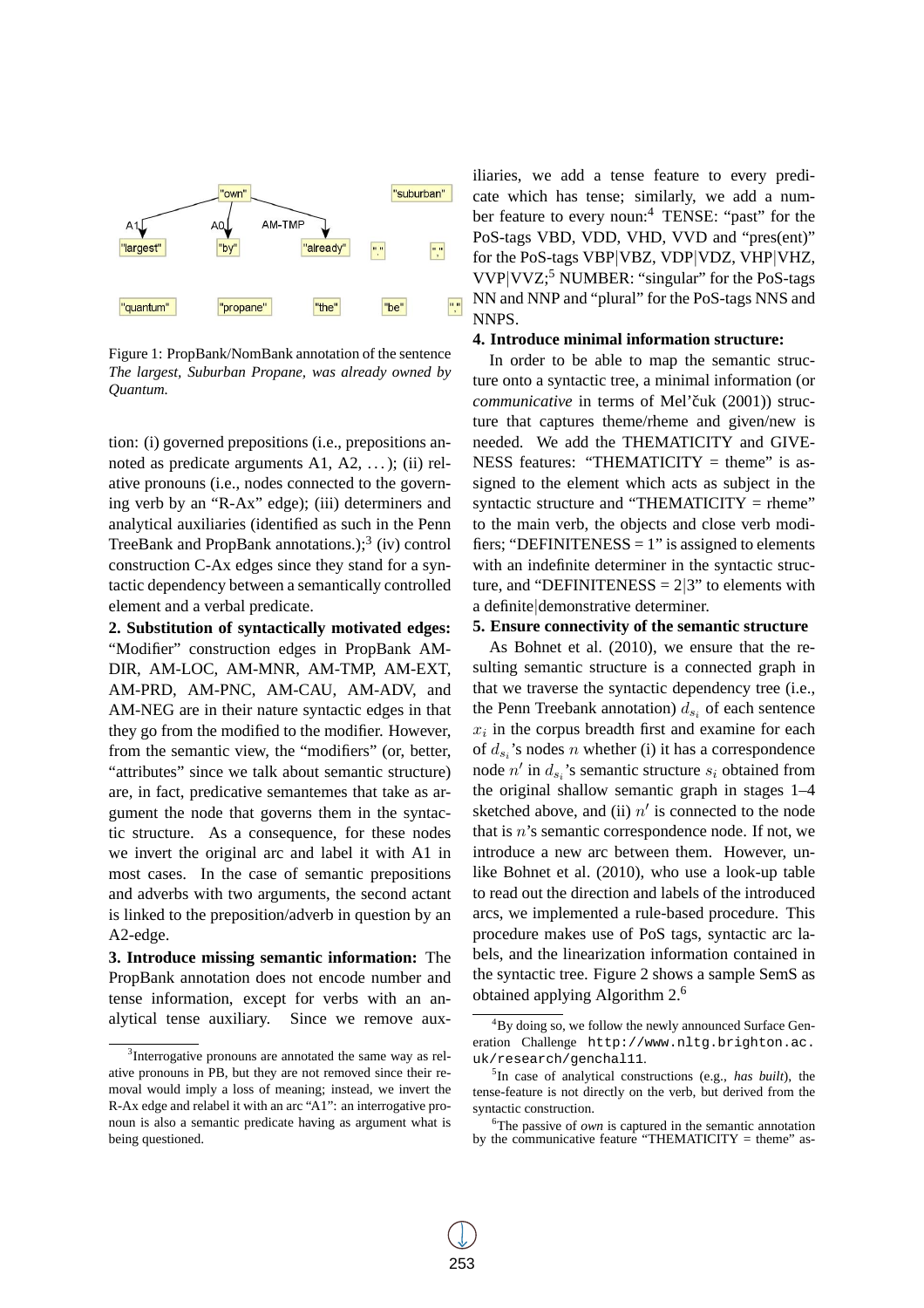

Figure 2: Semantic annotation of the sentence *The largest, Suburban Propane, was already owned by Quantum.* (the features assigned to each node are not shown)

#### **2.2 Deriving the Deep-Syntactic Annotation**

As pointed out above, DsyntS is meant to facilitate the mapping between the abstract semantic structure obtained as described above and the CoNLL syntactic structure. It contains only content nodes, i.e., nodes of the semantic structure (function words are removed, and some nodes such as "QUANTITY" or "ELABORATION" are inserted into the semantic and deep-syntactic structures), and, at the same time, syntactic relations since the deep syntactic structure shows explicitely the structure of the sentence. That is, the governors and dependents are not organized based on predicate/argument relations, but rather on the notion of syntactic governor. The syntactic governor of a lexeme is the one that imposes syntactic constraints on its dependents: linearization and agreement constraints, case or governed preposition assignments, etc. Hence, like the syntactic structure, the deep-syntactic structure representation is a tree, not a graph. Every node at this level contains partof-speech tags. Figure 3 shows a sample dsynts.

#### **3 Setup of the Realizer**

Our sentence realizer performs the following mappings to generate a sentence for a given semantic input graph:

- 1. *Semantic graph* → *Deep-syntactic tree*
- 2. *Deep-syntactic tree* → *Syntactic tree*
- 3. *Syntactic tree* → *Linearized structure*
- 4. *Linearized structure* → *Surface*



Figure 3: Deep-syntactic annotation of the sentence *The largest, Suburban Propane, was already owned by Quantum.* (the features asssigned to each node are not shown)

Each of the steps is carried out by a decoder that uses a classifier to select the appropriate operations.

As already Bohnet et al. (2010), we use MIRA (Margin Infused Relaxed Algorithm) (Crammer et al., 2006) for the realization of the classifiers. MIRA has been successfully applied to structured learning tasks such as dependency parsing and semantic role labeling.<sup>7</sup>

We have to perform similar tasks for generation. The goal is to obtain a function that separates correct realizations (or items) by a decoder from the incorrect realizations. The items are characterised by features provided by feature extractors. The features are used to obtain a weight vector that separates the correct and incorrect items. The features are represented as a vector  $\phi(x_i)$ , which can be multiplied with the weight vector  $w$  in order to obtain a score.

The weight vector  $w$  can be obtained by an online learning algorithm. Online training considers a training example in each iteration of the training procedure. This has the advantage that we can process one example at a time, keeping only this example in the memory.

Algorithm 1 shows the outline of the training algorithm. The algorithm iterates  $I$  times over all training examples  $\tau(x_i, y_i)_{i=1}^n$ A passive-

signed to *largest*.

 $7$ The difference between MIRA and the perceptron algorithm is the use of a loss function by MIRA during the training procedure that measures the regret or cost for a wrong classification  $y'$  compared to the correct one  $y$ .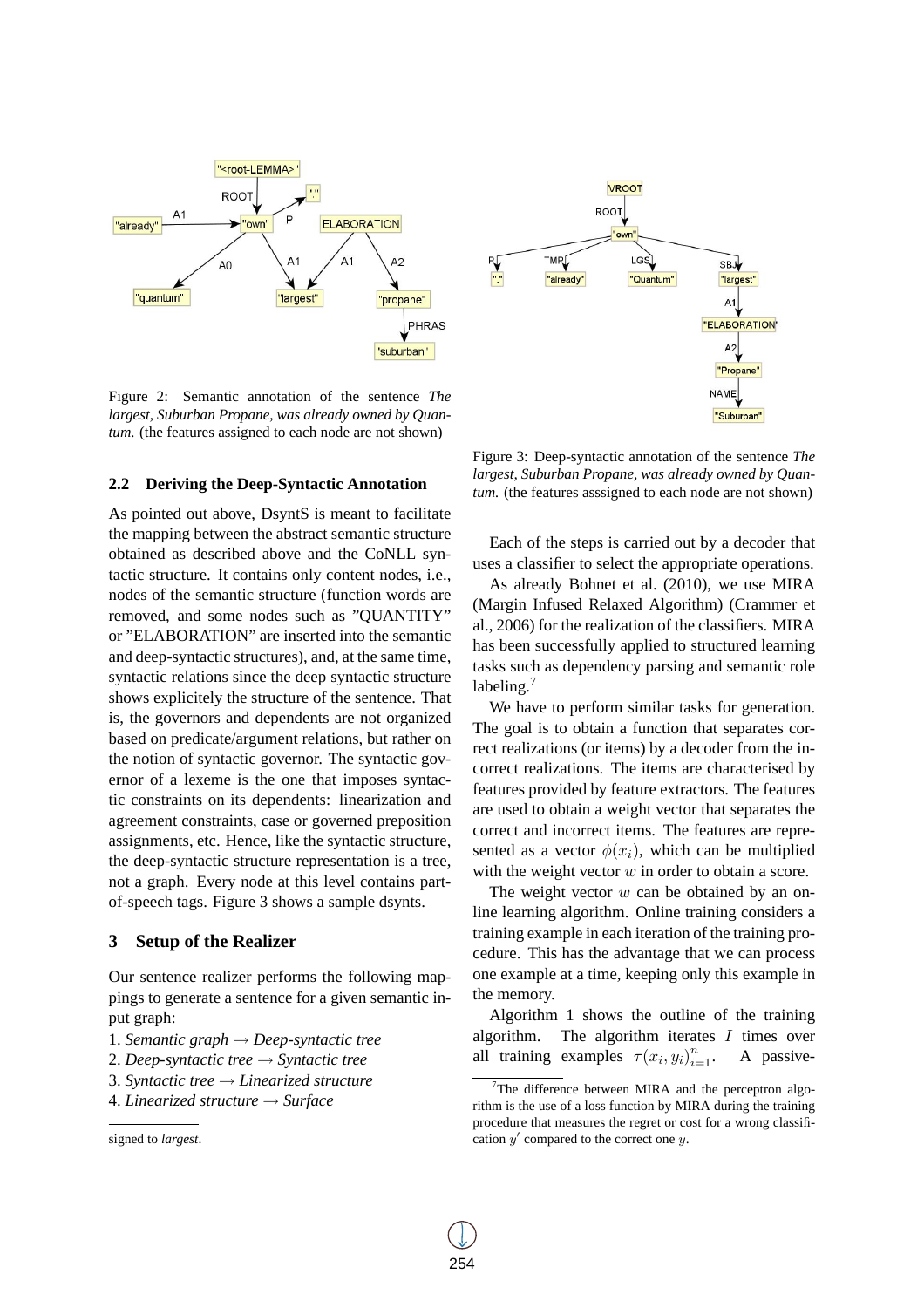aggressive weight vector update strategy updates at the beginning of the training procedure the weights more aggressively. To what extent is determined by the factor  $\beta$ .

The weight vector  $v$  accumulates all weights, which are *averaged* at the end of the algorithm to avoid overfitting (Collins, 2002).

| <b>Algorithm 1: Online learning</b> |  |  |
|-------------------------------------|--|--|
|                                     |  |  |

Input:  $\tau = \{(x_i, y_i)\}_{i=1}^n$  $w^{(0)} = 0; v = 0; i = 0;$  $\beta = I * N$ **for**  $n = 1$  **to** I // Training iterations **for**  $n = 1$  **to** N  $\text{/}$  Training instances  $w^{(i+1)}$  = update  $w^{(i)}$  according to  $(x_i, y_i)$  $v = v + \beta \dot{w}^{i+1}$  $i = i + 1$  $\beta = \beta - 1$  $w = v/(I*N)$ 

### **4 Sentence Generation**

Sentence generation consists in the application of the previously trained decoders in the sequence outlined in the previous section.

#### **4.1 Semantic Generation**

Our approach to semantic generation, which consists of the derivation of the deep-syntactic tree from an input semantic graph, is analogous to graphbased parsing (Eisner, 1996; McDonald and Pereira, 2006).

The derivation is defined as search for the highest scoring tree  $y$  from all possible trees given an input graph  $x$ :

$$
F(x) = argmax Score(y), where y \in MAP(x)
$$

(with  $MAP(x)$  as the set of all trees spanning over the nodes of the semantic graph  $x$ ).

As already proposed by Bohnet et al. (2010), the search is a beam search which creates a maximum spanning tree. $8$  Unlike Bohnet et al. (2010), however, we use "early update" as introduced for parsing by Collins and Roark (2004): when the correct beam element drops out of the beam, we stop and update the model using the best partial solution. The idea

behind this is that when all items in the current beam are incorrect, further processing is obsolete since the correct solution cannot be reached extending any elements of the beam. When we reach a final state, i.e. a tree spanning over all words and the correct solution is in the beam, but not ranked first, we perform an update as well since the correct element should have ranked first in the beam.

Algorithm 2 displays the algorithm for the generation of the deep-syntactic structure from the semantic structure. *extend-trees* is the central function of the algorithm. It expands a tree or a set of trees by one edge, selecting each time the highest scoring edge. Attachment point for an outgoing edge is any node; for an incoming edge only the top node of the built tree.

| <b>Algorithm 2:</b> Semantic generation                                       |  |  |
|-------------------------------------------------------------------------------|--|--|
| $\mathcal{U}(x_i, y_i)$ semantic graph and the deep syntactic tree            |  |  |
| //beam-size $\leftarrow 80$                                                   |  |  |
| $\frac{1}{2}$ build an initial tree                                           |  |  |
| for all $n_1 \in x_i$ do                                                      |  |  |
| trees $\leftarrow \{\}$ // empty list of partial trees                        |  |  |
| for all $n_2 \in x_i$ do                                                      |  |  |
| if $n_1 \neq n_2$ then                                                        |  |  |
| for all $l \in$ edge-labels do                                                |  |  |
| trees = trees $\cup$ {(synt(n <sub>1</sub> ),synt(n <sub>2</sub> ),l)}        |  |  |
| $trees \leftarrow sort-trees\text{-}descending\text{-}to\text{-}score(trees)$ |  |  |
| trees $\leftarrow subset(0, beam-size, trees)$                                |  |  |
| $\ell$ extend the initial trees consisting of one edge                        |  |  |
| while rest $\neq \emptyset$ do                                                |  |  |
| trees $\leftarrow$ <i>extend-trees</i> (trees)                                |  |  |
| trees $\leftarrow$ sort-trees-descending-to-score(trees)                      |  |  |
| trees $\leftarrow subset(0, beam-size, trees)$                                |  |  |
| // training: <b>if</b> gold tree is not in the beam                           |  |  |
| // then update weight vector and continue with next                           |  |  |
| <b>return</b> first element of trees                                          |  |  |

For score calculation, we use structured features composed of the following elements: (i) the lemmata, (ii) the **dist**ance between the starting node s and the target node t, (iii) the **dir**ection of the path (if the path has a direction), (iv) the sorted **bag** of ingoing edges labels without repetition, (v) the **path** of edge labels between source and target node. The templates of the composed structured features are listed in Table 1. We obtain about 2.6 Million features in total. The features have binary values, meaning that a structure has a specific feature or it does

<sup>&</sup>lt;sup>8</sup>The maximum spanning tree algorithm can be applied here thanks to the introduction of the deep-syntactic structure.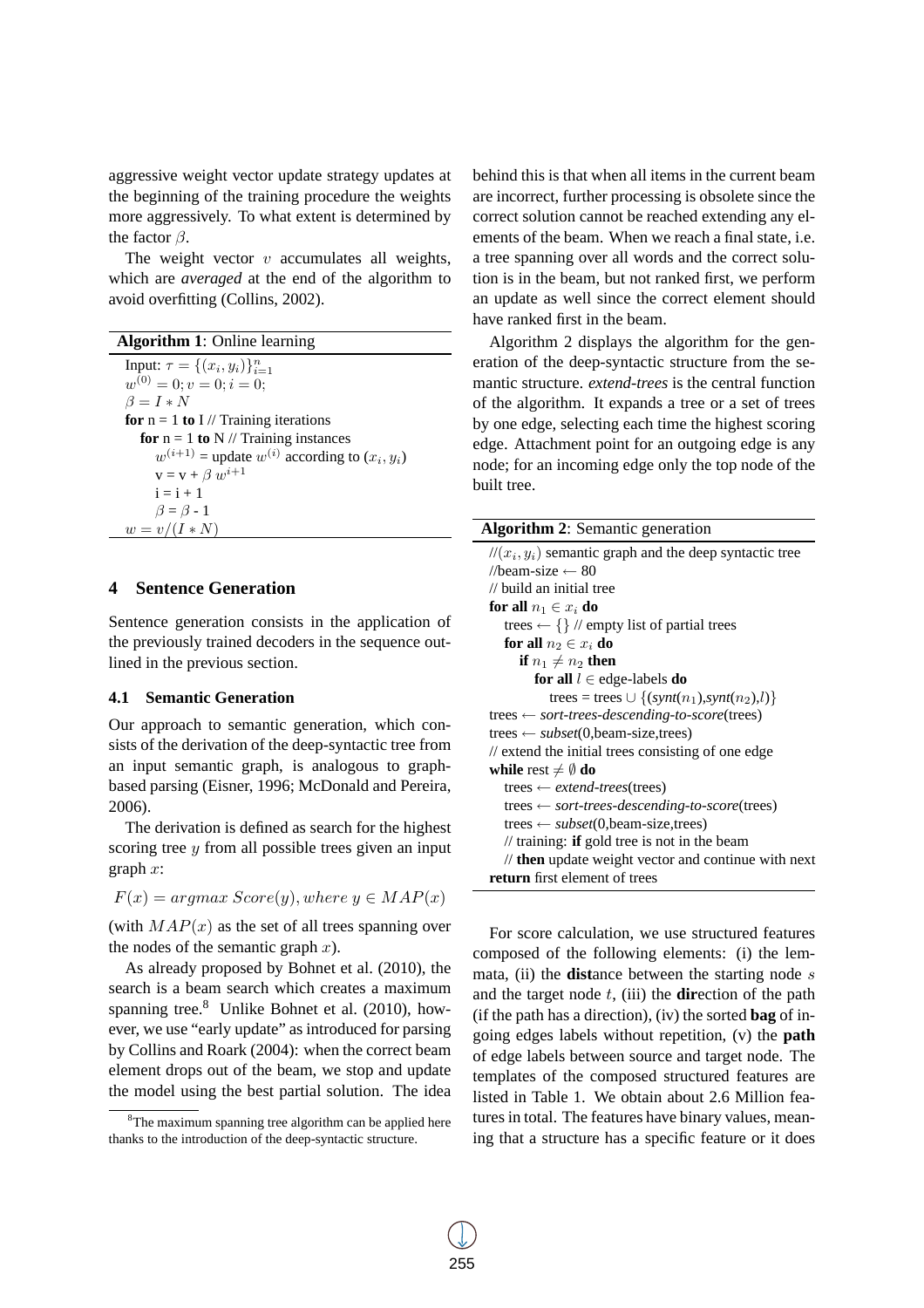not.

| label+dist(s, t)+lemma <sub>s</sub> +lemma <sub>t</sub> +dir |
|--------------------------------------------------------------|
|                                                              |
|                                                              |
|                                                              |
|                                                              |

Table 1: Feature templates for the semantic  $\rightarrow$  deepsyntactic mapping ('s' means "source node" and 't' "target node" of an edge)

### **4.2 Deep-Syntactic Generation**

Since the DSyntStr contains by definition only content words, function words such as governed prepositions, auxiliaries, and determiners must be introduced during the deep-syntactic–surface-syntactic generation passage in order to obtain a fully spelled out syntactic tree.

*Tree transducers* are best suited for this task because of their capability to rewrite trees. Top down tree transducers have been independently introduced by Rounds (1970) and Thatcher (1970) as extensions of finite state transducers. Tree Transducers have been already successfully applied in NLP—for instance, in machine translation (Knight and Graehl, 2005). Tree transducers traverse the input trees from the root to the leaves and rewrite the tree using rewriting rules.

For DSynt-generation, we use around 280 rules derived automatically by comparing a gold standard set of deep-syntactic structures and surface-syntactic depedency trees. The rules are of the following three types:

1. Rules introducing an edge and a node:

 $X \Rightarrow X$  *label<sub>s</sub>*  $\rightarrow Y$ ,

Example:  $X \Rightarrow X \text{ } NMOD \rightarrow 'the'$ 

2. Rules introducing a new node and edges between two nodes:

 $X$  *label*<sub>d</sub> $\rightarrow$  Y  $\Rightarrow$  X *label*<sub>s</sub><sup>1</sup> $\rightarrow$  N *label*<sub>s</sub><sup>2</sup> $\rightarrow$  Y Example:  $X \text{ } OPRD \rightarrow Y \Rightarrow X \text{ } OPRD \rightarrow 'to' \text{ } IM \rightarrow Y$ 

3. Rules introducing a new node label:  $X \Rightarrow N$ 

Example: 'LOCATION'  $\Rightarrow$  'on'

The restricted number of rules and rule types suggests the use of classifiers to select applicable rules in each stage of the DSynt-generation and thus consider more contextual information for the decision.

We train discriminative classifiers for each of three rule types that either selects a specific rule or NONE (i.e., that no rule is to be applied). Some parts do not need any changes. Therefore, on this parts there is no need to apply and the classifer has to select NONE. The Algorithm 3 displays the algorithm for the generation of the surface-syntactic structure from the deep-syntactic structure. The algorithm uses for score calculation features listed in Table 2.

| <b>Algorithm 3:</b> Deep Syntactic Generation                                              |  |  |
|--------------------------------------------------------------------------------------------|--|--|
| $\mathcal{U}(x_i, y_i^g)$ the deep syntactic tree                                          |  |  |
| // and gold surface syntactic tree for training case only                                  |  |  |
| $\#$ R set of rules                                                                        |  |  |
| $\frac{1}{\pi}$ travers the tree top down depth first                                      |  |  |
| $y_i \leftarrow \text{clone}(x_i)$                                                         |  |  |
| node-queue $\leftarrow root(x_i)$                                                          |  |  |
| while node-queue $\neq \emptyset$ do                                                       |  |  |
| //depth first traversal                                                                    |  |  |
| $node \leftarrow remove-first-element(node-queue)$                                         |  |  |
| node-queue ← <i>children</i> (node, $x_i$ ) $\cup$ node-queue                              |  |  |
| // select the rules, which insert a leaf node                                              |  |  |
| leaf-insert-rules $\leftarrow$ select-leaf-rules(next-node, $x_i, R$ )                     |  |  |
| $y_i \leftarrow apply$ (leaf-insert-rules, $y_i$ )                                         |  |  |
| $\frac{1}{\pi}$ in the training, we update here the weight vector                          |  |  |
| $\frac{1}{1}$ if the rules are not equal to the gold rules                                 |  |  |
| $^{\prime\prime}$                                                                          |  |  |
| // select the rules, which insert a node in the tree                                       |  |  |
| // or a new node label                                                                     |  |  |
| $node\text{-}insert\text{-}rules \leftarrow select\text{-}node\text{-}rules(node, x_i, R)$ |  |  |
| $\frac{1}{\pi}$ in the training, we update here the weight vector                          |  |  |
| $y_i \leftarrow apply$ (edge-insert-rules, $y_i$ )                                         |  |  |
|                                                                                            |  |  |

Table 3 shows the confusion matrix of the DSynt→SSynt transducer rules. The first column contains the number of the gold rule that should have been applied; the second the gold rule itself and the third the actually applied rule. 'ie:' is the prefix of "insert-edge" rules, and 'in:' the prefix of "insertnode" rules.<sup>9</sup>

As we see, confusions occur, first of all, in the selection of the correct preposition in  $\le$  nominal modifier>-<prepositional modifier> sequences in

<sup>&</sup>lt;sup>9</sup>We hope that the Penn TreeBank tags 'NMOD', 'PMOD', 'DIR', 'OBJ', etc. are intuitive enough to allow for the understanding of the semantics of the rules.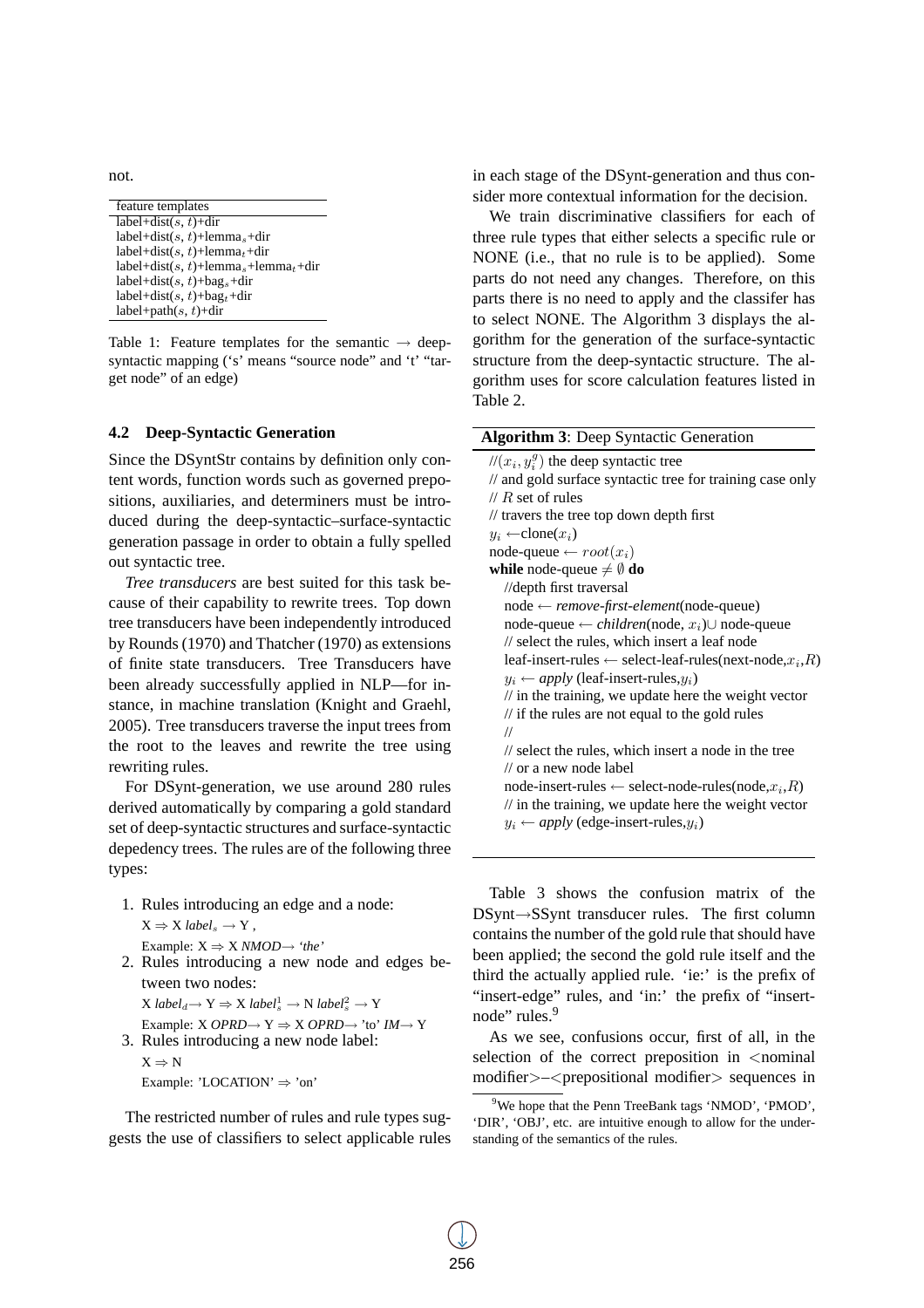| feature template                                 |
|--------------------------------------------------|
| pos(node)                                        |
| pos(head(node))                                  |
| pos(head(head(node)))                            |
| $pos(node) + pos(head((node))$                   |
| $pos(node) + pos(head(node)) + edge-label(node)$ |
| feature-1(node)                                  |
| feature-2(node)                                  |
| feature-3(node)                                  |
| feature-1(node)+feature-2(node)                  |
| lemma(node)                                      |
| lemma(head(node))                                |
| lemma(node)+lemma(head(node))                    |
| bag-of-children-pos(node)                        |
| sorted-bag-of-children-pos(node)                 |
| sorted-bag-of-children-labels(node)              |
|                                                  |

Table 2: *pos* are coarse-grained Part-of-Speech tags, *feature* are the features attached to the nodes, *lemma* are node labels, *edge-label* labels of edges; *feature-1* stands for "definite=yes", *feature-2* for "num=sg", and *feature-3* for "tense=past"

| # rule | gold rule         | wrongly applied rule |
|--------|-------------------|----------------------|
| 65     | ie:NMOD:for:PMOD  | ie:NMOD:of:PMOD      |
| 40     | ie:LOC:in:PMOD    | ie:NMOD:of:PMOD      |
| 34     | ie:NMOD:to:PMOD   | ie:NMOD:of:PMOD      |
| 23     | ie:NMOD:on:PMOD   | ie:NMOD:of:PMOD      |
| 26     | ie:NMOD:with:PMOD | ie:NMOD:of:PMOD      |
| 18     | ie:NMOD:from:PMOD | ie:NMOD:of:PMOD      |
| 16     | ie:DIR:to:PMOD    | ie:ADV:to:PMOD       |
| 12     | ie:DIR:from:PMOD  | ie:DIR:to:PMOD       |
| 11     | in:NMOD:to        |                      |
| 11     | ie:NMOD:of:PMOD   |                      |
| 10     | ie:NMOD:of:PMOD   | ie:LOC:in:PMOD       |
| 9      | ie:ADV:at:PMOD    | ie:ADV:for:PMOD      |
| 9      | ie:DIR:from:PMOD  | ie:ADV:from:PMOD     |
| 6      | ie:PMOD:to:PMOD   |                      |
| 8      | ie:OBJ:that:SUB   |                      |
| 8      | ie:OPRD:to:IM     |                      |
| 8      | ie:LOC:at:PMOD    | ie:NMOD:with:PMOD    |

Table 3: Confusion matrix of the dsynt  $\rightarrow$  synt rules

edge inserting rules. A possible solution to this problem that needs to be further explored is the inclusion of a larger context or/and consideration of semantic features.

#### **4.3 Linearization and Morphologization**

There is already a body of work available in statistical text generation on linearization and morphological realization. Therefore, these subtasks did not form the focus of our work. In the current version of the realizer, we use Bohnet et al. (2010)'s implementations. The linearization is a beam search for an optimal linearization according to a local and global score functions.

The morphological realization algorithm selects the edit script based on the minimal string edit distance (Levenshtein, 1966) in accordance with the highest score for each lemma of a sentence obtained during training and applies then the scripts to obtain the wordforms.

### **5 Experiments**

To evaluate the proposed realizer, we carried out a number of experiments, whose setup and results are presented in what follows.

#### **5.1 Setup of the Experiments**

In our experiments, we use the PropBank/NomBank corpus of the CoNLL shared task 2009, which we preprocess as described in Section 2 to obtain the semantic structure from which we start. We follow the usual training, development and test data split (Langkilde-Geary, 2002; Ringger et al., 2004; Bohnet et al., 2010). Table 4 provides an overview of the used data.<sup>10</sup>

| set         | section  | # sentences |
|-------------|----------|-------------|
| training    | $2 - 21$ | 39218       |
| development | 24       | 1334        |
| test        | 23       | 2400        |

Table 4: Data split of the used data in the WSJ Corpus

In order to measure the accuracy of the isolated components and of the realizer as a whole and to be able to compare their performance with previous works, we use measures already used before, for instance, in (Ringger et al., 2004; Bohnet et al., 2010). Thus, for the semantics  $\rightarrow$  deep-syntax mapping, we use the unlabeled and labeled attachment score, as it is also commonly used in dependency parsing. The unlabeled attachment score (ULA) is the percentage of correctly identified heads. The labeled attachment score (LAS) is the percentage of correctly identified heads that are in addition correctly labeled by syntactic functions. For the assessment of the deepsyntax  $\rightarrow$  syntax mapping, we use the F-score of correctly/wrongly introduced nodes. For the evaluation of the sentence realizer as a whole, we use

<sup>10</sup>The raw PropBank/NomBank corpus of the CoNLL shared task 2009 is the WSJ corpus, such that the section numbers refer to sections in the WSJ corpus.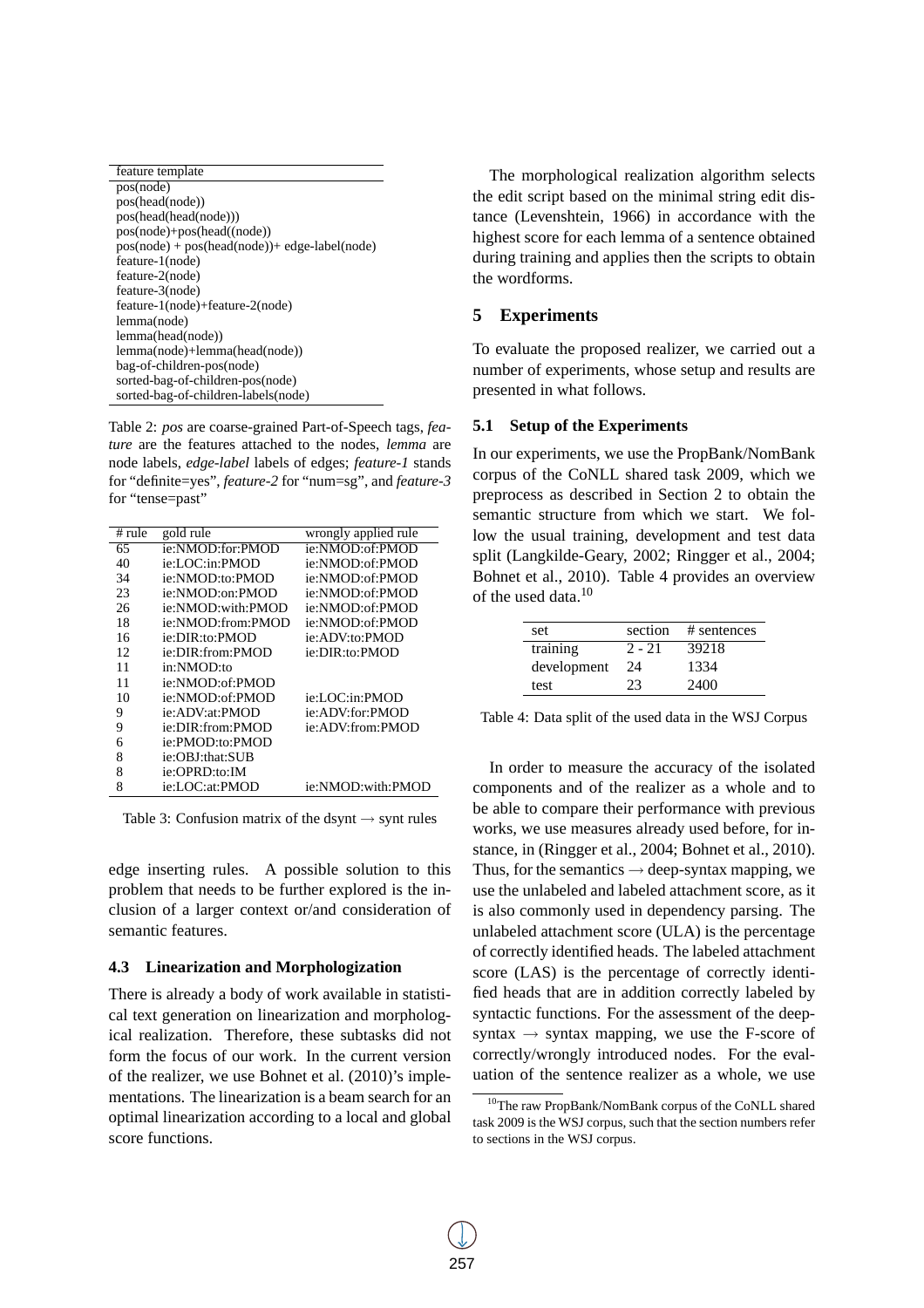the BLEU metric on a gold standard compiled from our corpus.

Since we use Bohnet et al. (2010)'s implementations of the linearization and morphological realization, we use their metrics as well. To assess linearization, three metrics are used: (i) per-phrase/perclause accuracy (*acc snt.*):

$$
acc = \frac{correct\;constituents}{all\;constituents};
$$

(ii) edit distance metrics:

 $di = 1 - \frac{m}{total\ number\ of\ words}$ 

with  $m$  as the minimum number of deletions combined with insertions to obtain the correct order (Ringger et al., 2004); and (iii) the BLEU-score.

For the asessment of the morphological realization, the accuracy score (the ratio between correctly generated word forms and the entire set of generated word forms) is used.

#### **5.2 Results of the Experiments**

Table 5 displays the figures obtained for both the isolated stages of the semantic sentence realization and the generation as a whole—with reference to some of the recent works on statistical generation, and, in particular to (Bohnet et al., 2010), which is most similar to our proposal.<sup>11</sup> We include the performance of (Bohnet et al., 2010) in two stages that differ from our semantics→syntax, and syntax→topology (or linearized structure), and its overall performance. (Filippova and Strube, 2009) and (Ringger et al., 2004) are, in fact, not fully comparable with our proposal since the data are different. Furthermore, Filippova and Strube (2009) linearize only English sentences that do not contain phrases that exceed 20,000 linearization options which means that they filter out about 1% of the phrases. We include them because these are reference works with which any new work on statistical generation has to compete.

#### **5.3 Discussion**

The overall performance of our semantic realizer is comparable (although somewhat lower) to the performance of (Bohnet et al., 2010). This is

| Mapping                                       | Value       |
|-----------------------------------------------|-------------|
| $Semantics \rightarrow Deep-Syntax (ULA/LAS)$ | 93.8/87.3   |
| Deep-Syntax→Syntax (correct)                  | 97.5        |
| Syntax→Topology (BLEU)                        | 0.89        |
| All stages (BLEU)                             | 0.64        |
| All stages (BLEU) (Bohnet et al., 2010)       | 0.659       |
| Semantics→Syntax (ULA/LAS)                    |             |
| (Bohnet et al., 2010)                         | 94.77/89.76 |
| $Syn tax \rightarrow Topology$ (di/acc)       |             |
| (Bohnet et al., 2010)                         | 0.91/74.96  |
| (Filippova and Strube, 2009)                  | 0.88/67     |
| (Ringger et al., 2004) (BLEU)                 | 0.836       |

Table 5: Performance of the individual stages of semantic sentence realization and of the realization as a whole

remarkable given that we start from a considerably more abstract semantic structure that does not contain any function words and that encodes some of the information (for instance, information structure features) in terms of node attributes instead of nodes/arcs. The performance of the semantics→deep-syntax projection is slightly lower than the semantics→syntax projection of (Bohnet et al., 2010). However, the quality of our deepsyntax→syntax projection is rather high—despite the fact that during this projection new nodes are introduced into the target structure (i.e., the projection is by far not isomorphic). A more detailed analysis of this projection shows that the precision of correctly introduced nodes is 0.79 and the recall is 0.74. As a result, we obtain an F-score of 0.765. However, the introduction of nodes affects only a relatively small part of the syntactic structure. Before we apply the rules, the (gold) deep-syntactic tree has about 92% correct nodes and correctly attached edges of the (surface) syntactic tree. After the rule application this value improves to about 97.6%. Our performance during the syntax→topology stage is slightly lower than in (Bohnet et al., 2010). This is the effect of the (imperfect) introduction of function words (such as determiners and prepositions) into the syntactic structure at the preceding stage. But it is still higher than the performance of the reference realizers such as (Ringger et al., 2004) and (Filippova and Strube, 2009) for this task.

<sup>11</sup>We do not compare here to (Wong and Mooney, 2007) and (Mairesse et al., 2010) because the tasks of both are rather different from ours: both explore phrase-based generation.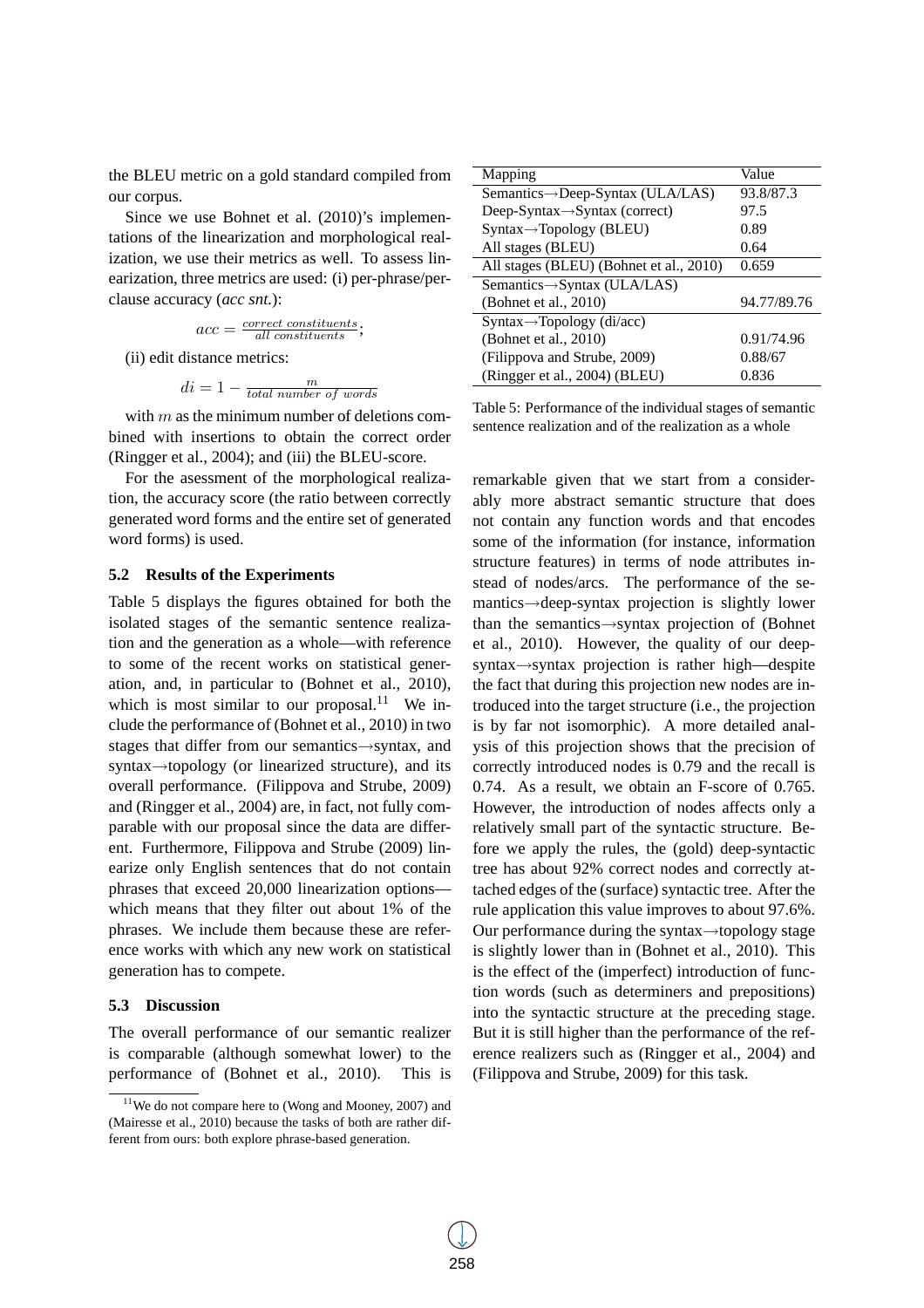## **6 Related Work**

Most of the widely cited works on statistical generation which use intermediate syntactic representations, as, for instance, Knight and Hatzivassiloglou (1995), Langkilde and Knight (1998) or Ringger et al. (2004), do not handle statistically the first stage of generation. Rather, they use rule-based components to build syntactic trees—even though some of them actually tackle the issue of statistical lexicalization, which we do not. Many recent works focalize on surface realization only, i.e., linearization and morphologization of syntactic representations; see, for instance, (Bangalore and Rambow, 2000; Filippova and Strube, 2008).

Mairesse et al. (2010) describe a statistical language generator, which uses dynamic Bayesian networks to assign a semantic part directly to a phrase. The representation is based on stacks which contain the semantic information for a sentence decomposed into phrases. The Bayesian networks are used to order the phrases and to align semantic parts with phrases. The model generalizes to some degree since it contains lexicalized backoff features that reduce the needed semantic coverage. For instance, the probability  $P(r = centre$ of town l s=reject(area(centre))) is backed off by  $P(r =$  centre of town 1 h = centre).

Wong and Mooney (2007) present a generator based on an inverted semantic parser. The input is a partially ordered meaning representation. The process is similar to the one described in (Mairesse et al., 2010) in that they do not use any intermediate structure. Their statistical system, trained on very few sentences (880) produces concurrent output sentences. To choose the best candidate, they use n-gram models, as Knight and Hatzivassiloglou (1995), Bangalore and Rambow (2000) and Langkilde-Geary (2002). Walker et al. (2002) and Stent et al. (2004) describe a trainable sentence planner for dialog systems. The system uses MTT's DSyntSs as intermediate representations. In this respect, their approach is similar to ours. However, unlike us, they consider the DSyntSs predicateargument structures, mapping fragments of text plans onto them by a set of operations in a bottomup, left-to-right fashion. Starting from DSyntSs, they then use the rule-based RealPro generator to generate the sentences (Lavoie and Rambow, 1997).

### **7 Conclusions**

We presented a decoder-based statistical semantic sentence realizer, which goes significantly beyond the works in this area, while showing a similar or, in some aspects, even better performance. The main difference of our proposal, to the statistical realizers of Ringger et al. (2004; He et al. (2009) is that we start with the generation from a truly semantic (predicate-argument) graph. An important extension compared to (Langkilde and Knight, 1998; Bohnet et al., 2010) is the mapping from the semantic graph to the DSyntS that forms an intermediate structure between the semantic structure and the (surface-) syntactic structure. In analogy to the semantic structure, the DSyntS contains no function words, and in analogy to the syntactic structure, it contains grammatical functions of the words that are present. This is motivated by the fact that we can easily build first a syntactic structure and then, in the next step, introduce function words based on the syntactic properties. We see this approach as the most promising direction for the derivation of a highly accurate syntactic tree and also in accordance with a holistic linguistic theory, namely MTT.

Unlike many of the previous works, we do not use at any stage components that are based on manually crafted rules. The abstract nature of the semantic structure and the availability of the DSyntS is an important add-on when compared to Bohnet et al. (2010)'s proposal, which starts from a semantic graph that already contains all words. The other works on statistical generation we know of that draw upon DSyntSs, namely (Walker et al., 2002; Stent et al., 2004), seem to overestimate the semantic nature of DSyntSs in that they consider them as (semantic) predicate-argument structures, which they are not: after all, DSyntSs are and remain syntactic structures, even if abstract ones.

Although we applied our approach so far only to English, the proposed realizer is languageindependent—as the one proposed by Bohnet et al. (2010). In the months to come, we will apply it to other languages. This work will be accompanied by an effort to reach truly semantic corpus anno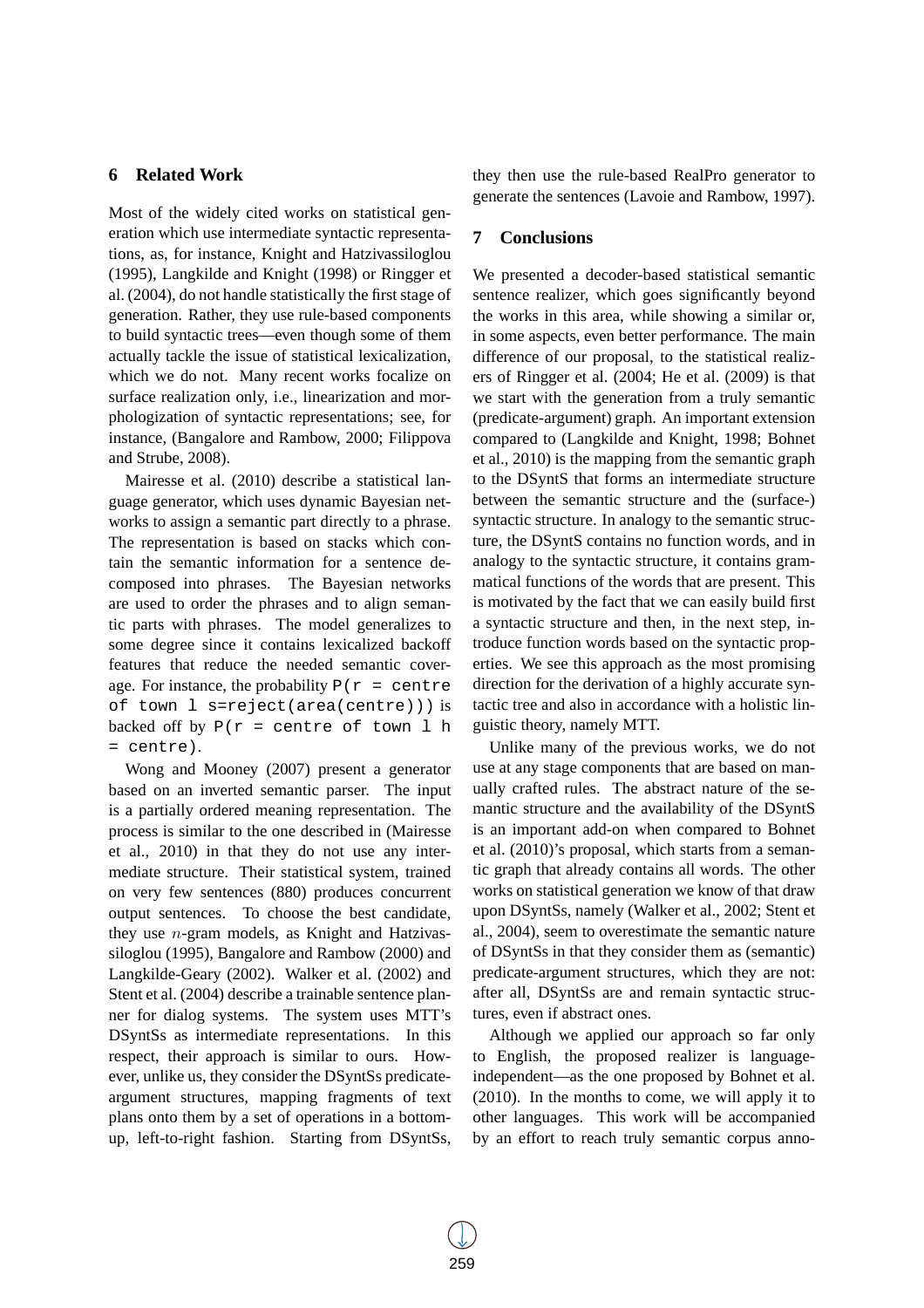tations. The mapping of the PropBank/NomBank annotation to such an annotation demonstrated that CoNLL corpora are a good starting point for such an effort. As pointed out by one of the reviewers, LFG f-structures and MTT DSyntStrs also have a lot in common—which suggests experiments on deriving DSyntStr annotated corpora from LFG corpora.

#### **Acknowledgements**

The work described in this paper has been partially funded by the European Commission under the contract number FP7-ICT-248594. We would like to thank the four anonymous reviewers for their detailed and very useful comments.

#### **References**

- S. Bangalore and O. Rambow. 2000. Exploiting a Probabilistic Hierarchical Model for Generation. In *Proceedings of COLING '00*, pages 42–48.
- B. Bohnet, L. Wanner, S. Mille, and A. Burga. 2010. Broad coverage multilingual deep sentence generation with a stochastic multi-level realizer. In *Proceedings of COLING '10*, pages 98–106.
- M. Collins and B. Roark. 2004. Incremental parsing with the perceptron algorithm. In *Proceedings of the 42nd Annual Meeting on Association for Computational Linguistics*, ACL '04, Stroudsburg, PA, USA. Association for Computational Linguistics.
- M. Collins. 2002. Discriminative Training Methods for Hidden Markov Models: Theory and Experiments with Perceptron Algorithms. In *Proceedings of the EMNLP Conference*.
- K. Crammer, O. Dekel, S. Shalev-Shwartz, and Y. Singer. 2006. Online Passive-Aggressive Algorithms. *Journal of Machine Learning Research*, 7:551–585.
- J. Eisner. 1996. Three New Probabilistic Models for Dependency Parsing: An Exploration. In *Proceedings of the 16th International Conference on Computational Linguistics (COLING-96)*, pages 340–345, Copenhaen.
- K. Filippova and M. Strube. 2008. Sentence fusion via dependency graph compression. In *Proceedings of the EMNLP Conference*.
- K. Filippova and M. Strube. 2009. Tree linearization in English: Improving language model based approaches. In *Proceedings of the NAACL '09 and HLT, Short Papers*, pages 225–228.
- J. Hajič. 2009. The CoNLL-2009 Shared Task: Syntactic and Semantic Dependencies in Multiple Languages. In *Proceedings of the CoNLL*.
- W. He, H. Wang, Y. Guo, and T. Liu. 2009. Dependency based chinese sentence realization. In *Proceedings of the ACL and of the IJCNLP of the AFNLP*, pages 809– 816.
- K. Knight and J. Graehl. 2005. An overview of probabilistic tree transducers for natural language processing. In *Sixth International Conference on Intelligent Text Processing and Computational Linguistics*. Lecture Notes in Computer Science.
- K. Knight and V. Hatzivassiloglou. 1995. Two-level, many paths generation. In *Proceedings of the ACL*.
- I. Langkilde and K. Knight. 1998. Generation that exploits corpus-based statistical knowledge. In *Proceedings of the COLING/ACL*, pages 704–710.
- I. Langkilde-Geary. 2002. An empirical verification of coverage and correctness for a general-purpose sentence generator. In *Proceedings of the Second INLG Conference*, pages 17–28.
- B. Lavoie and O. Rambow. 1997. A fast and portable realizer for text generation systems. In *Proceedings of the 5th Conference on ANLP*.
- V.I. Levenshtein. 1966. Binary codes capable of correcting deletions, insertions, and reversals. *Soviet Physics*, 10:707–710.
- F. Mairesse, M Gašić, F. Juričíč, S Keizer, B. Thomson, K. Yu, and S. Young. 2010. Phrase-based statistical language generation using graphical models and active learning. In *Proceedings of the 48th Annual Meeting of the ACL*.
- R. McDonald and F. Pereira. 2006. Online Learning of Approximate Dependency Parsing Algorithms. In *In Proc. of EACL*, pages 81–88.
- C. Mellish, D. Scott, L. Cahill, D. Paiva, R. Evans, and M. Reape. 2006. A reference architecture for natural language generation systems. *Natural Language Engineering*, 12(1):1–34.
- I.A. Mel'čuk. 1988. Dependency Syntax: Theory and *Practice*. State University of New York Press, Albany.
- I.A. Mel'čuk. 2001. Communicative Organization in *Natural Language : The Semantic-Communicative Structure of Sentences*. John Benjamins Publishing, Philadelphia.
- A. Meyers, R. Reeves, C. Macleod, R. Szekely, V. Zielinska, B. Young, and R. Grishman. 2004. Annotating Noun Argument Structure for NomBank. In *Proceedings of LREC-2004*, Lisbon, Portugal.
- M. Palmer, D. Gildea, and P. Kingsbury. 2005. The proposition bank: An annotated corpus of semantic roles. *Computational Linguistics*, 31(1):71–105.
- E. Ringger, M. Gamon, R.C. Moore, D. Rojas, M. Smets, and S. Corston-Oliver. 2004. Linguistically informed statistical models of constituent structure for ordering in sentence realization. In *Proceedings of COLING*, pages 673–679.